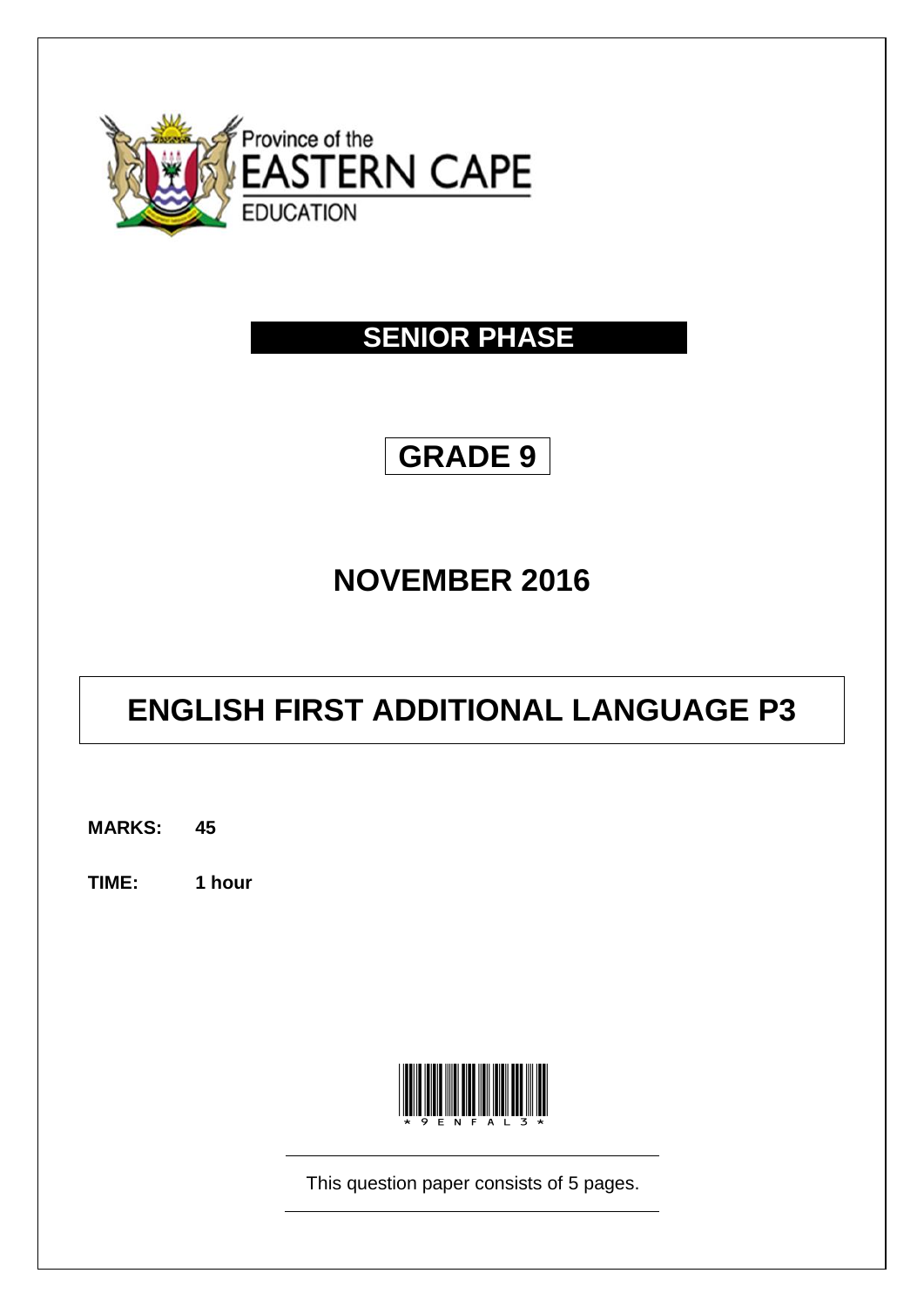## **INSTRUCTIONS AND INFORMATION**

1. This question paper consists of TWO sections namely:

| <b>SECTION A:</b> | <b>ESSAY</b>               | (30) |
|-------------------|----------------------------|------|
| <b>SECTION B:</b> | <b>TRANSACTIONAL TEXTS</b> | (15) |

- 2. SECTION A consists of 6 topics. Candidates must choose only ONE.
- 3. SECTION B consists of 4 topics. Candidates must choose only ONE.
- 4. Write the number of the chosen topic and the title.
- 5. Allow time for planning, drafting and editing. There must be clear evidence of planning, drafting and editing.
- 6. Start EACH section on a NEW page and rule off on completion of EACH section.
- 7. Read and follow the instructions for EACH section carefully.
- 8. Pay special attention to format, sentence construction and spelling.
- 9. Write neatly and legibly.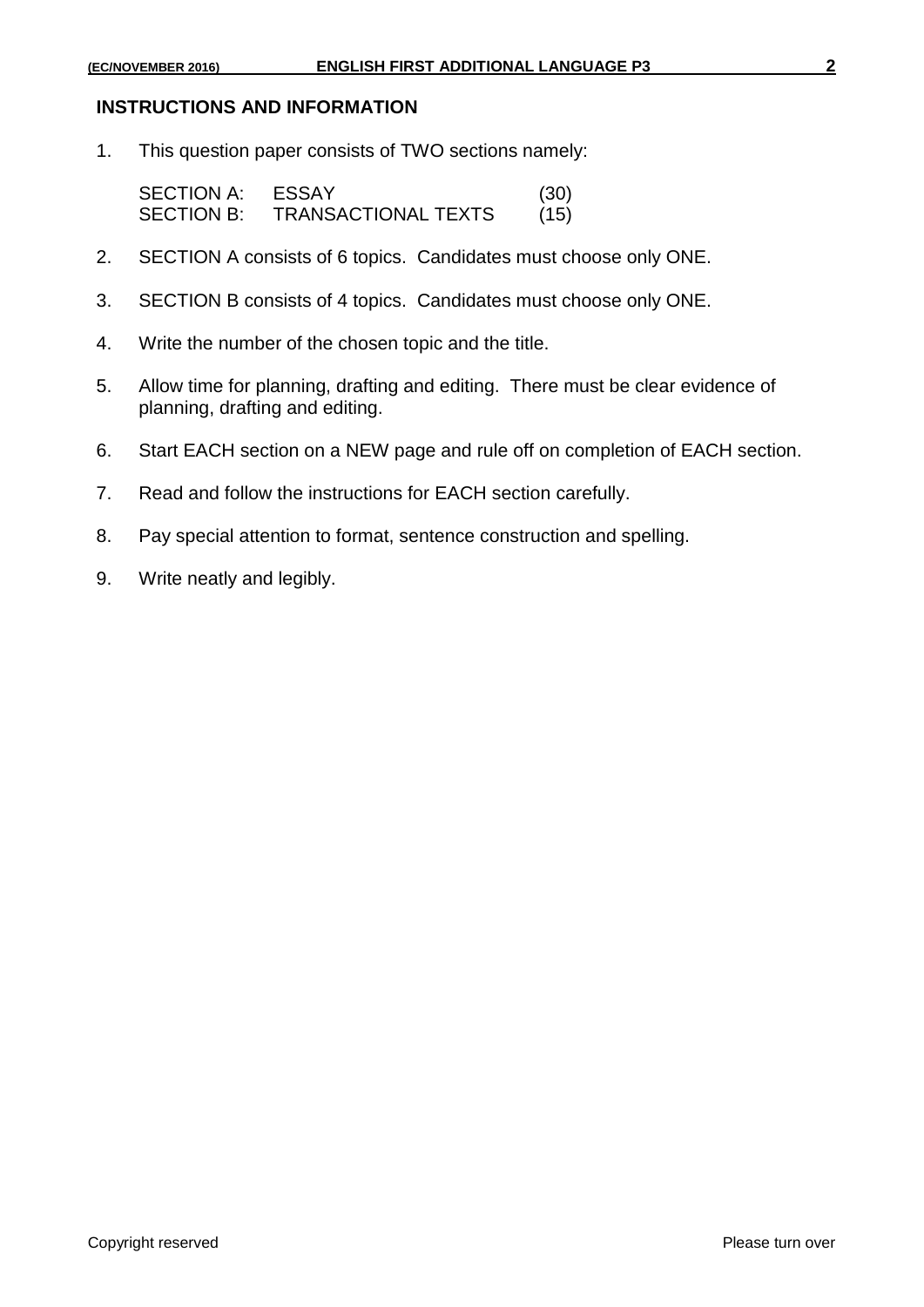#### **SECTION A: ESSAY**

#### **INSTRUCTIONS**

- 1. Choose ONE of the topics below and write an essay of 210–250 words.
- 2. Write the question number and the title on your answer sheet.
- 3. There must be evidence of planning, drafting and editing.
- 4. Your essay should have an introduction, body and conclusion.
- 5. Pay special attention to the number of words and write the number of words used at the end of the essay.

#### **QUESTION 1**

#### **"I have never been so scared in my life!"**

| Write about what happened that made you say/think these words. You must use these |      |
|-----------------------------------------------------------------------------------|------|
| words in your essay.                                                              | [30] |

## **QUESTION 2**

#### **My dream house.**

Describe your dream house: what it should look like, how big it should be, how many rooms, the furniture and garden. **[30]**

## **QUESTION 3**

#### **We are killing our world.**

|                        | Discuss this statement. Think of pollution, destruction of natural resources, over- |        |
|------------------------|-------------------------------------------------------------------------------------|--------|
| population, et cetera. |                                                                                     | $[30]$ |

## **QUESTION 4**

## **Mandela Day**

What does this day mean to you? **[30] [30]**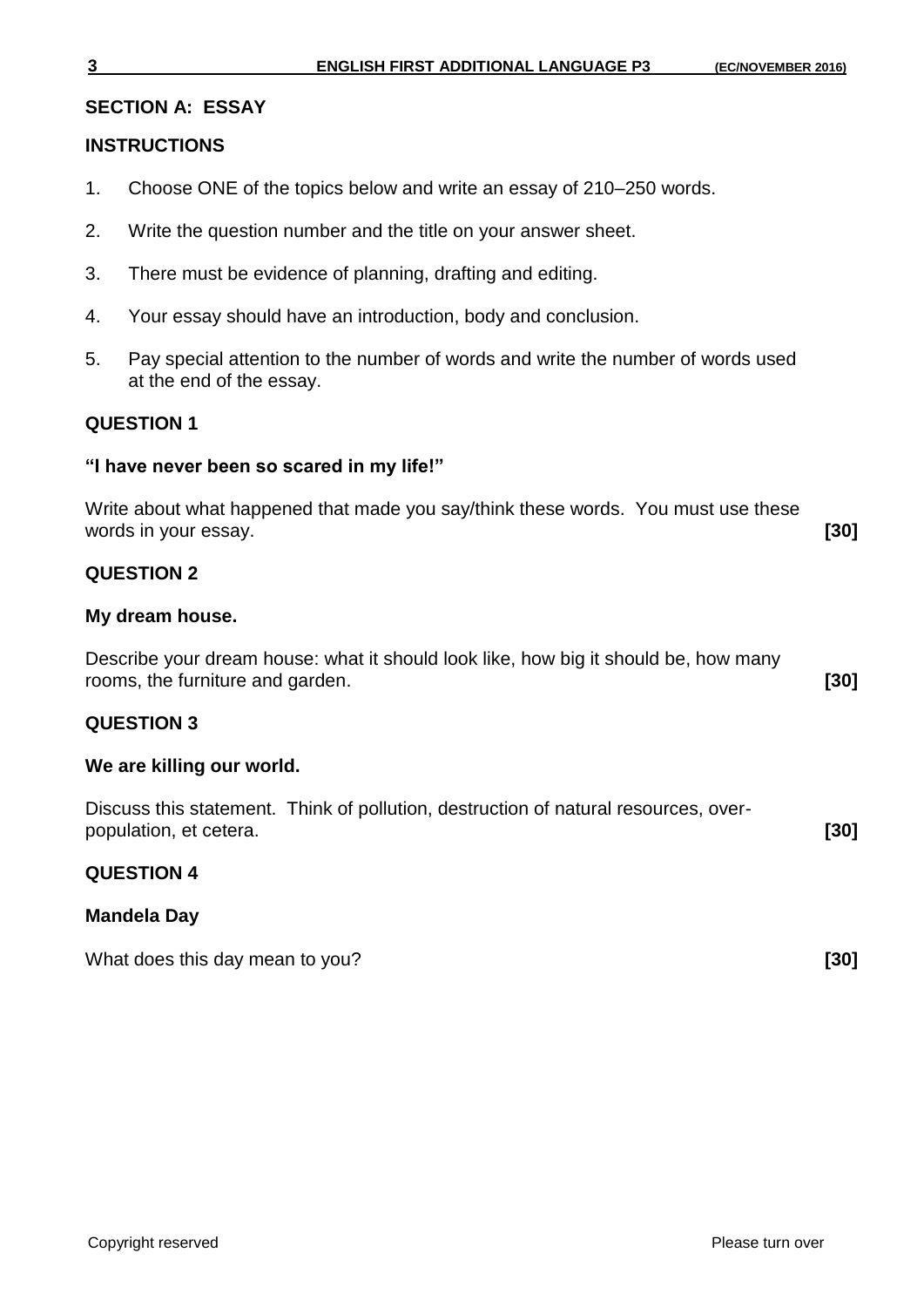## **QUESTION 5**

Write an essay about ONE of the pictures below.

There must be a clear link between the picture and your essay. (DO NOT only describe the picture). Give your essay an appropriate title.

5.1



**[30]**

**OR**

5.2



**[30]**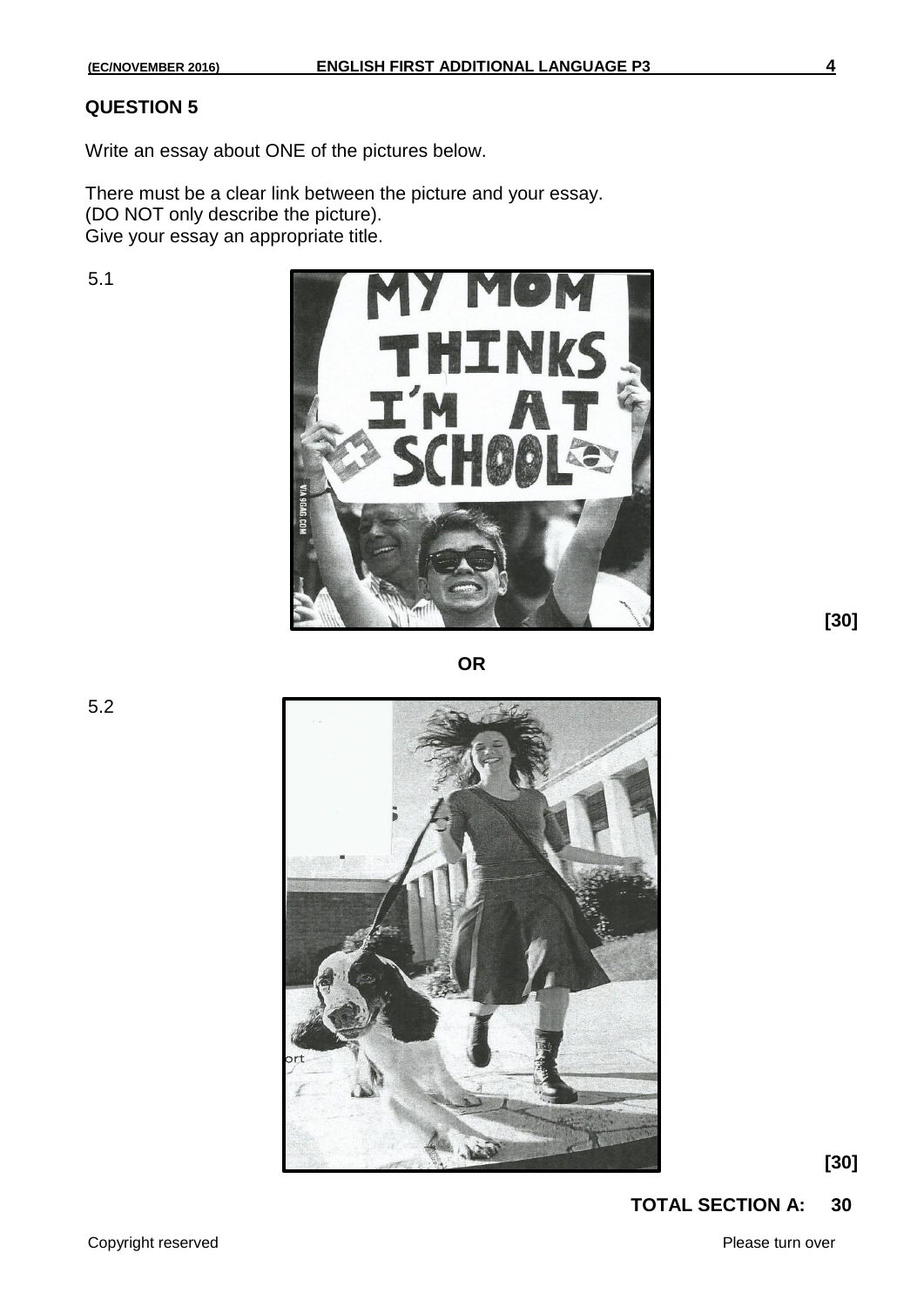## **SECTION B: TRANSACTIONAL WRITING**

## **INSTRUCTIONS**

- 1. Choose ONE of the following topics and write 140–160 words on the topic of your choice.
- 2. Write the number of the question and the topic on your answer sheet.
- 3. There must be evidence of planning, drafting and editing.
- 4. Write the number of the words you have used at the end of your writing.
- 5. Pay special attention to format, sentence construction and spelling.

## **QUESTION 6: FRIENDLY LETTER**

You and your friend had an argument and you have said some hurtful things to him/her. Write a letter to him/her in which you apologise for your behaviour. **[15]**

## **QUESTION 7: REPORT**

You have witnessed an accident while walking in town. The police have asked you to write a report on what you have seen. Include all the necessary information. **[15]**

## **QUESTION 8: POSTER**

Your principal has given you permission to sell food and sweets during break time to help you pay for a school tour. Design a poster to advertise your goods to the school learners. Include all the necessary information. **[15]**

## **QUESTION 9: DIARY ENTRIES**

Your first date!

You are going out on your first date. Write the diary entries for TWO days: one on the day of your date and one the day after the date. **[15]**

**TOTAL SECTION B: 15**

**GRAND TOTAL: 45**